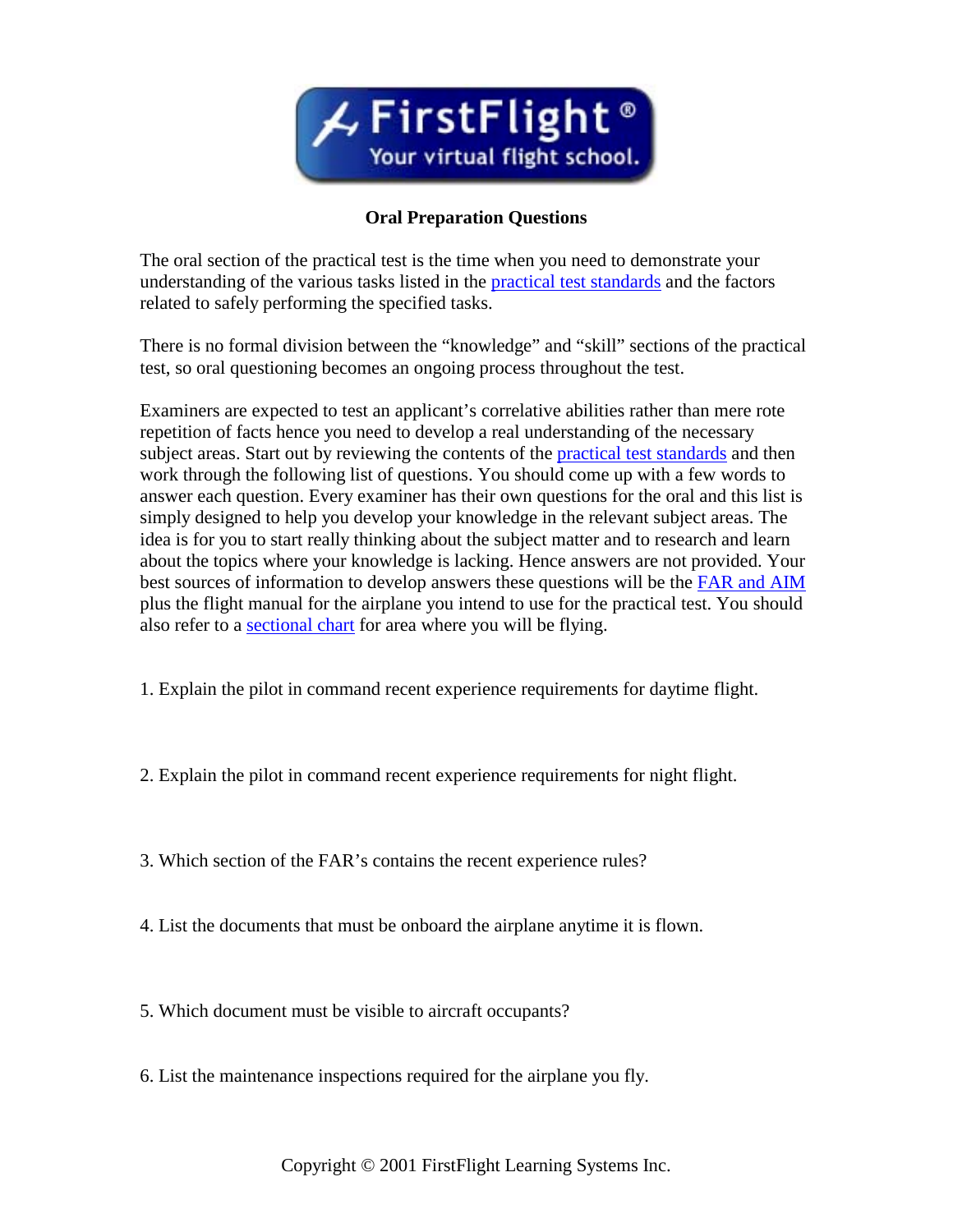7. Which accidents or incidents require immediate notification to the NTSB?

8. Where can you find information about accident notification requirements?

9. What is the minimum fuel requirement for a day VFR flight?

10. What is the minimum fuel requirement for a night VFR flight?

11. Where are the fuel requirement rules listed?

12. At what altitude do direction altitude rules start to apply for VFR?

13. Are the directional altitude rules based on magnetic heading, magnetic course or compass heading?

14. What is the highest VFR cruising altitude?

15. State the oxygen requirements for the pilot of an un-pressurized airplane.

16. What are the required instruments for day VFR flight?

17. State the maximum indicated airspeed for flight in class B airspace.

18. State the maximum indicated airspeed for flight in class D airspace.

19. What equipment is required for VFR flight at night?

20. Describe the color and location of your navigation lights.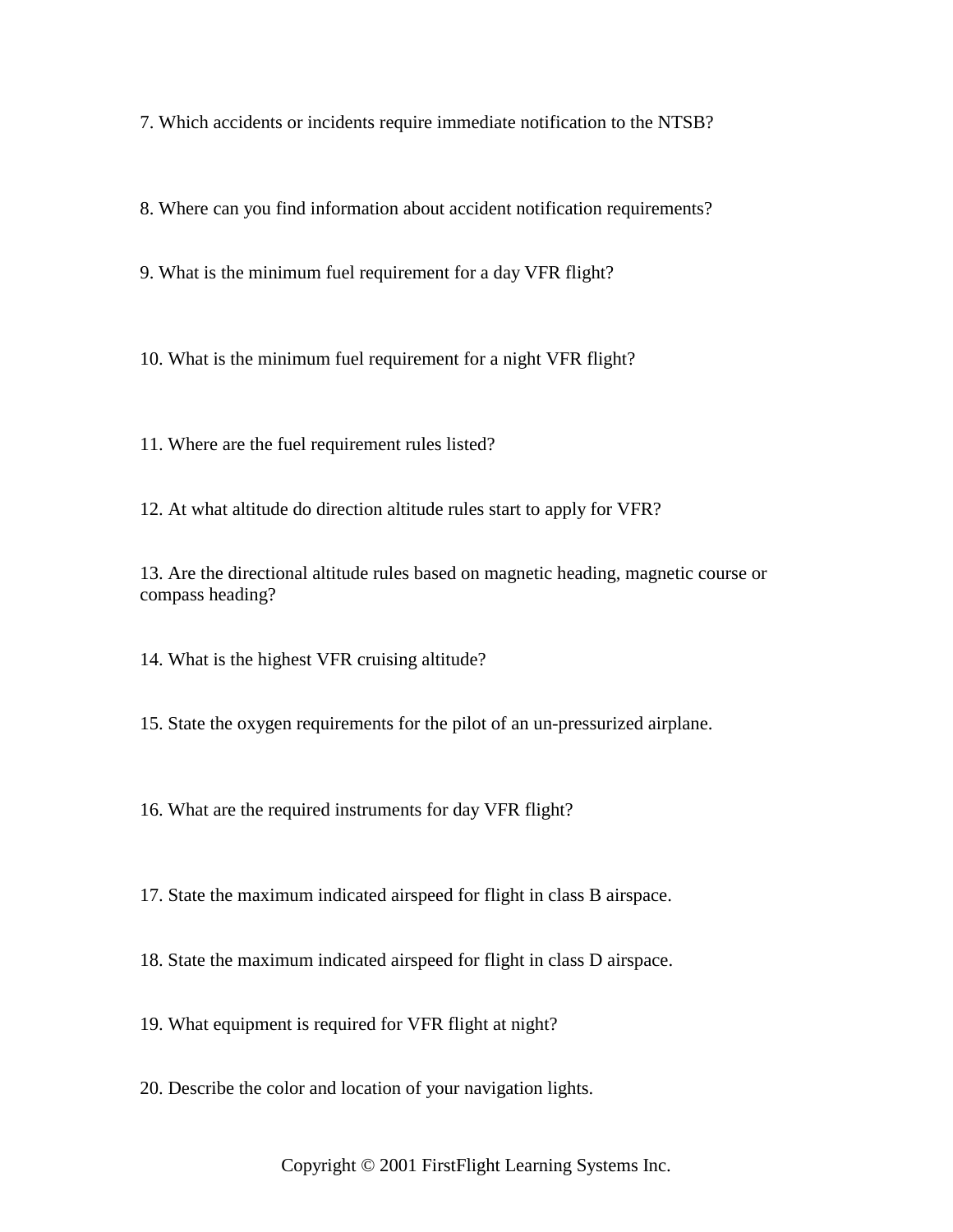21. When are you required to use your navigation lights?

22. If another airplane is approaching head on at night how will their lights appear?

23. How long is your medical certificate valid for operations as a private pilot?

24. What is a flight review and when do you need one?

25. Who can conduct a flight review?

26. What are the alternatives to taking a flight review?

27. Describe the light signals a tower may use if you have a radio failure.

28. What color is civil airport beacon?

29. Why will a tower controlled airport have its beacon on during daytime?

30. How do you identify a military airport beacon?

31. What is VASI and how do you use it?

32. What is PAPI and how do you use it?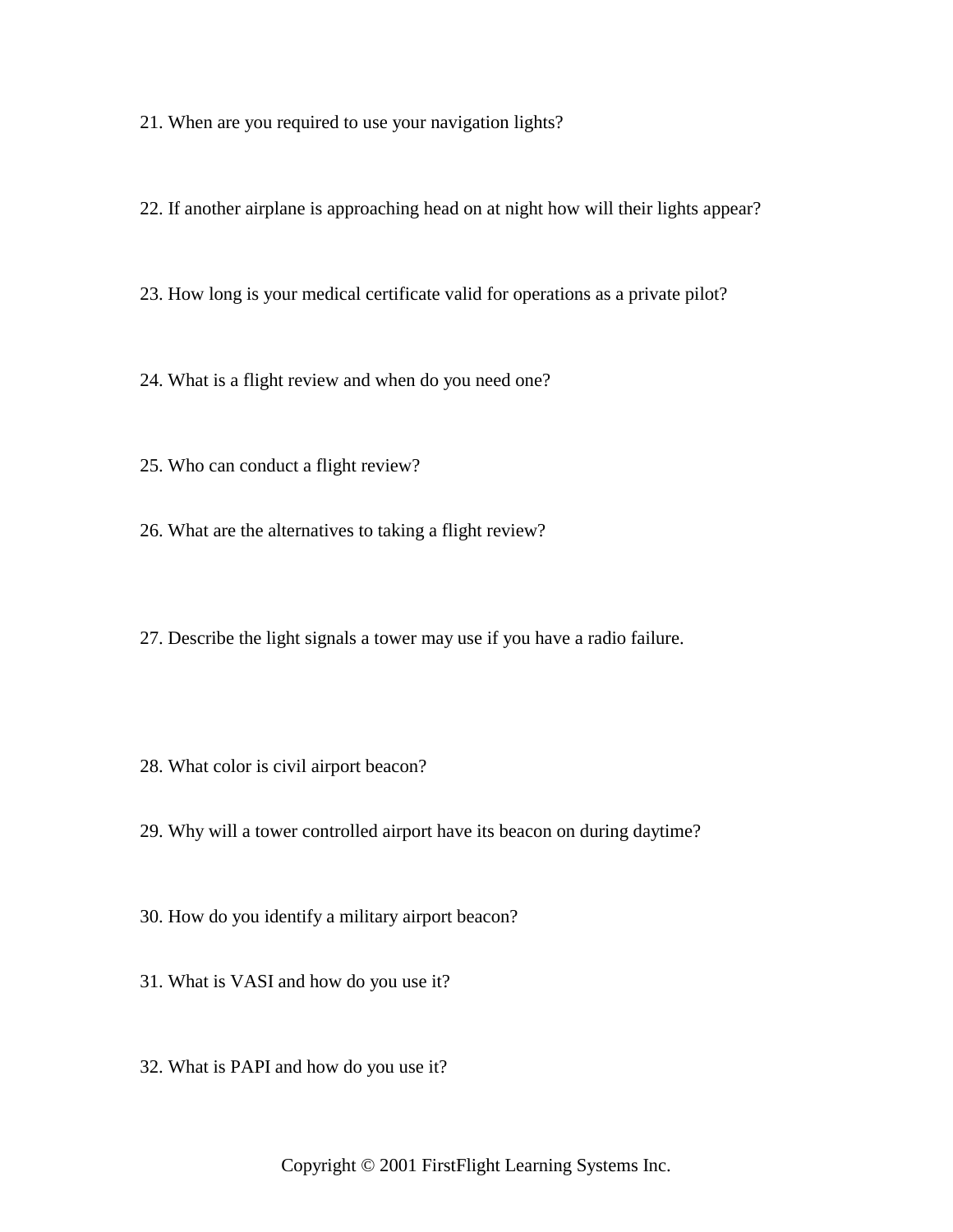- 32. What color are taxiway lights?
- 33. What color are runway lights?
- 34. What does an X on a runway mean?
- 35. What is the purpose of a segmented circle?
- 36. What can displaced thresholds be used for?
- 37. Standard traffic pattern turns are in which direction?
- 38. Outline aircraft right of way rules?
- 39. If on a head on collision course with another plane which direction should you turn?
- 40. Describe the minimum safe altitude that applies anywhere.
- 41. State the minimum altitude that applies to flight over congested areas.
- 42. State the minimum altitude that applies to flight over other than congested areas.
- 43. State the requirements to enter class D airspace.
- 44. How is class D airspace shown on charts?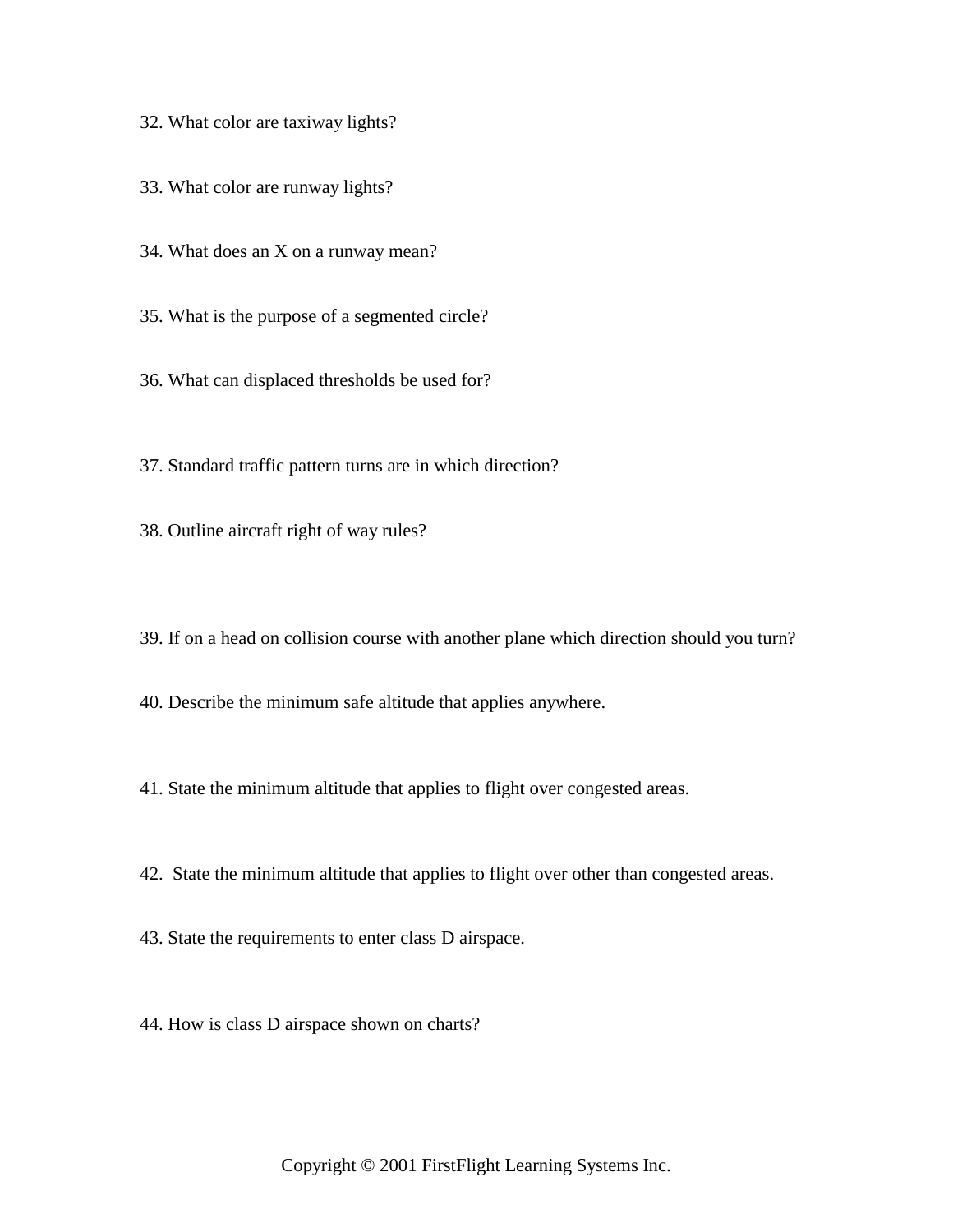45. Describe the VFR weather minimums in class D airspace.

46. What are the requirements to enter class C airspace?

47. How is class C airspace shown on charts?

48. Describe the VFR weather minimums in class C airspace.

49. What are the requirements to enter class B airspace?

50. How is class B airspace shown on charts?

51. Describe the VFR weather minimums in class B airspace.

52. Describe class E airspace?

53. How is class E airspace shown on charts?

50. Describe the VFR weather minimums in class E airspace below 10,000MSL

51. Describe the VFR weather minimums in class E airspace above 10,000MSL

52. Describe class G airspace.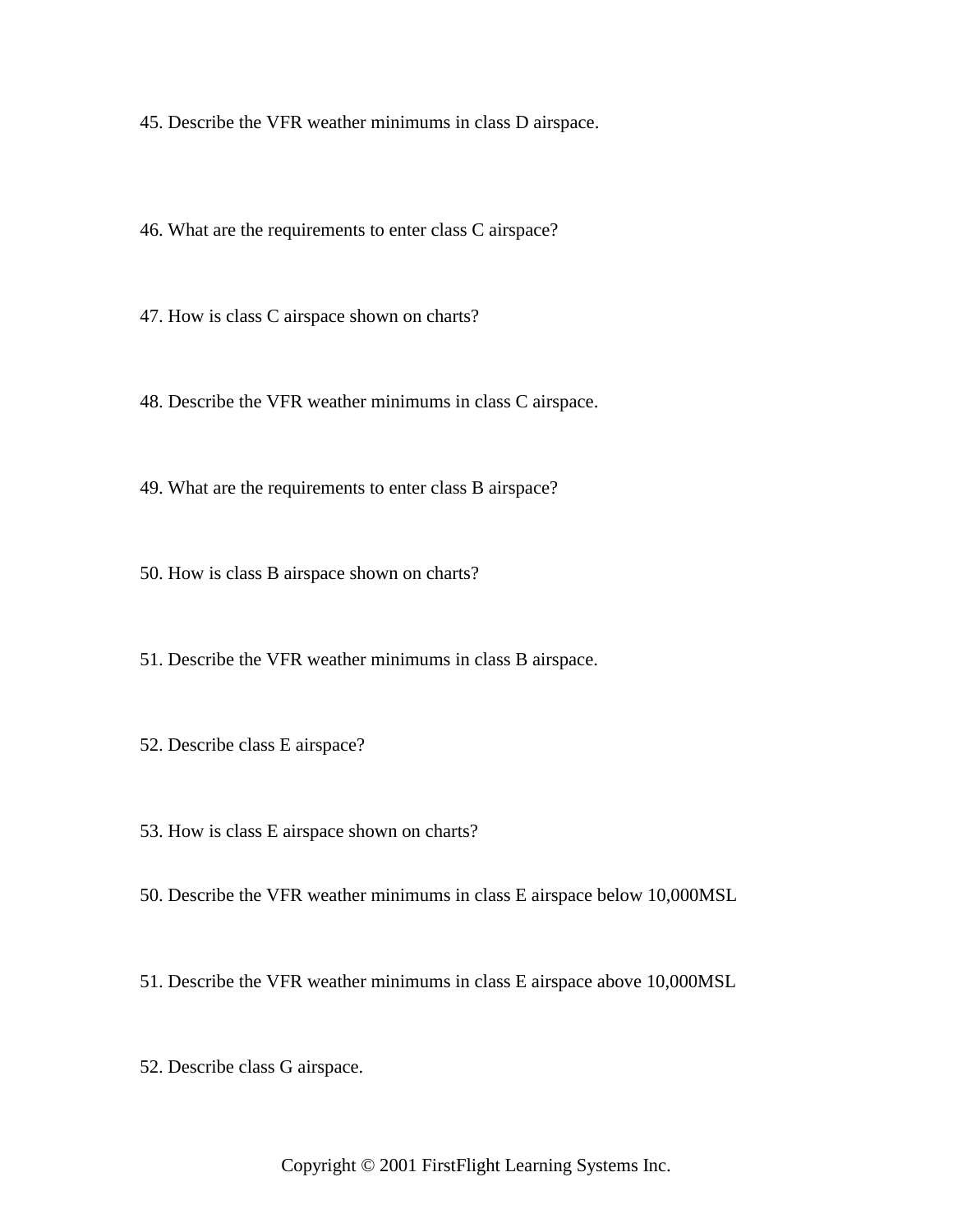53. How is class G airspace shown on charts?

54. Describe the VFR weather minimums in class G airspace below 1,200 AGL.

55. Describe the VFR weather minimums in class G airspace above 1,200 AGL.

51. Describe the VFR weather minimums in class G airspace above 10,000MSL and more than 1,200 AGL.

56. What is an MOA and how does it appear on charts?

57. What is a restricted area and how does it appear on charts?

58. Describe class E airspace?

- 59. How is class E airspace shown on charts?
- 60. Describe the VFR weather minimums in class E airspace below 1,200 AGL.
- 61. Describe the VFR weather minimums in class E airspace above 1,200 AGL.

62. What are the reasons for the differences between controlled and uncontrolled airspace?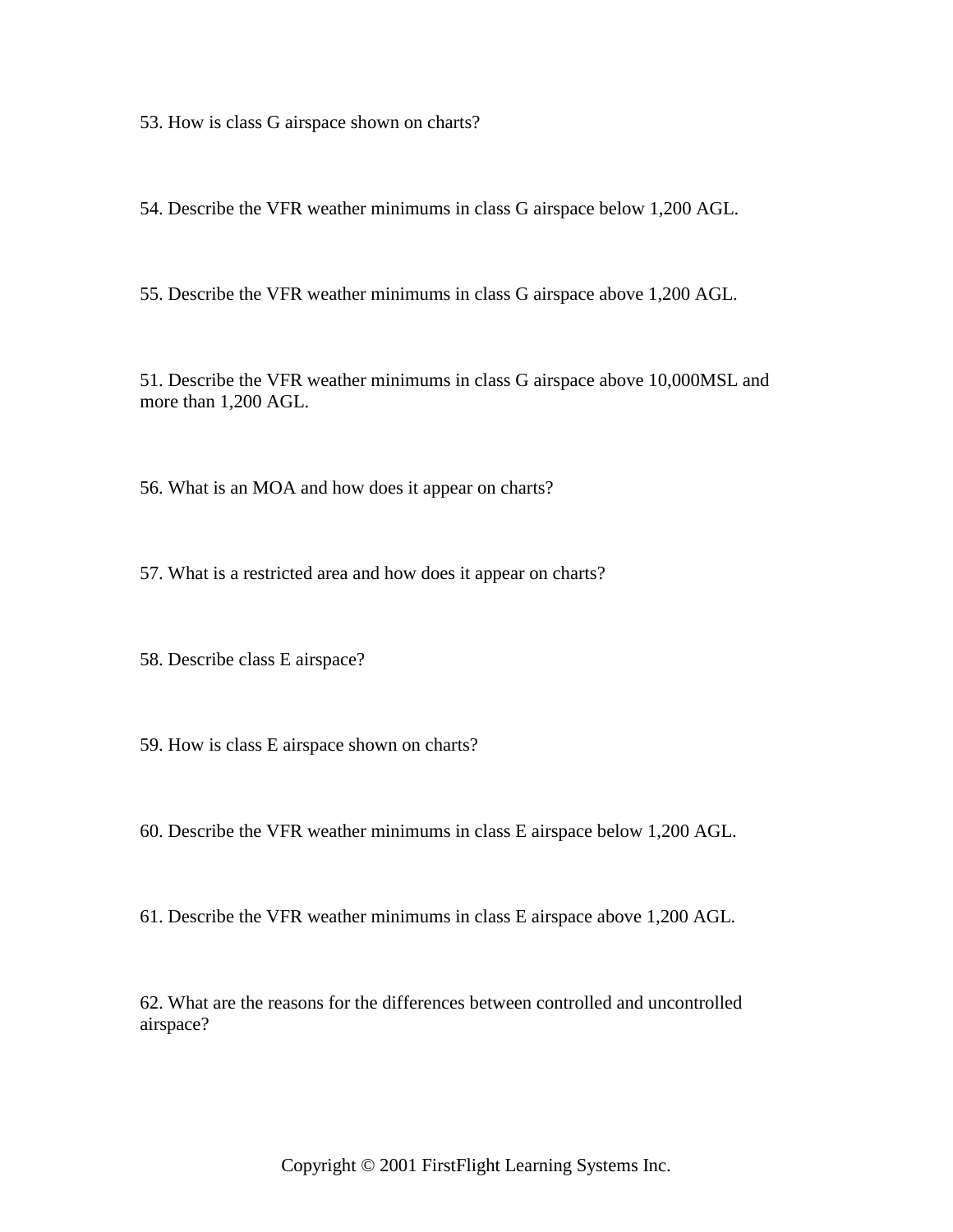63. Describe the considerations for safe taxiing of your airplane.

64. Describe the wake turbulence avoidance techniques for takeoffs and landings in the vicinity of large airplanes.

65. Describe the special preflight procedures that apply when temperatures are below freezing and snow and ice is present.

66. Describe how your airplane's performance is affected by high temperatures.

67. What is pressure altitude.

68. Calculate density altitude when pressure altitude is 5000 feet and temperature is 80 degrees Fahrenheit.

69. Calculate takeoff and landing distances for your airplane at pressure altitude of 5000 feet and temperature of 80 degrees Fahrenheit.

70. Discuss how improper loading of your airplane affects stability and controllability.

71. What causes a stall?

72. How does weight, load factor and affect stalls?

73. How does CG affect stalls?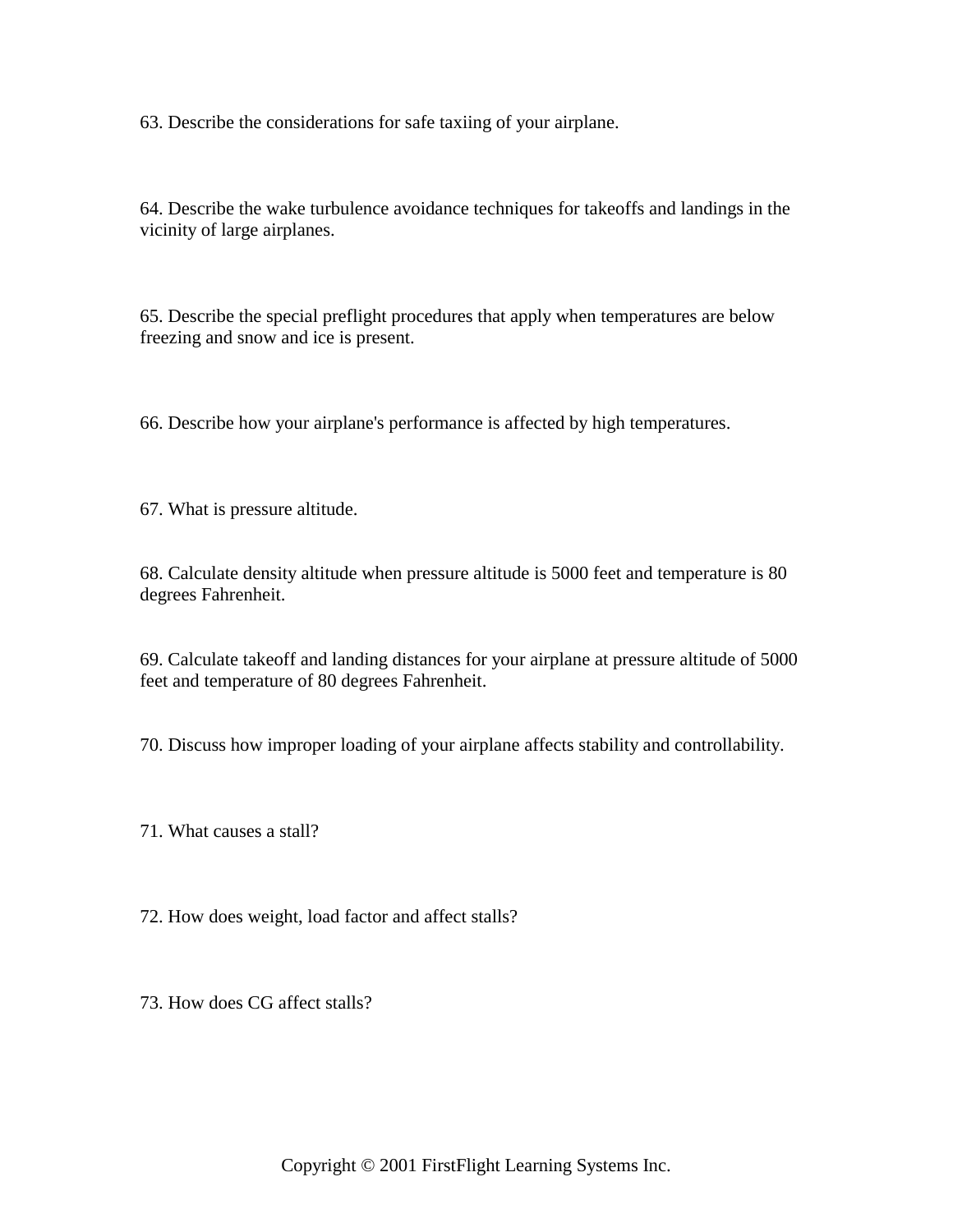74. What is a spin and how does a spin occur?

75. What is the standard spin recovery procedure?

76. What is a spiral dive and does a spiral dive occur?

77. What is the standard procedure for recovering from a nose low unusual attitude?

78. What is the standard procedure for recovering from a nose high unusual attitude?

74. What is dihedral and what is it's purpose?

75. What is the purpose of carburetor heat?

76. How does carburetor heat work?

77. How do you detect carburetor icing?

78. What do you if you detect carburetor icing and what can you expect to happen?

79. Under what circumstances can airframe icing occur?

80. What do you do during cruise if you have a rough engine?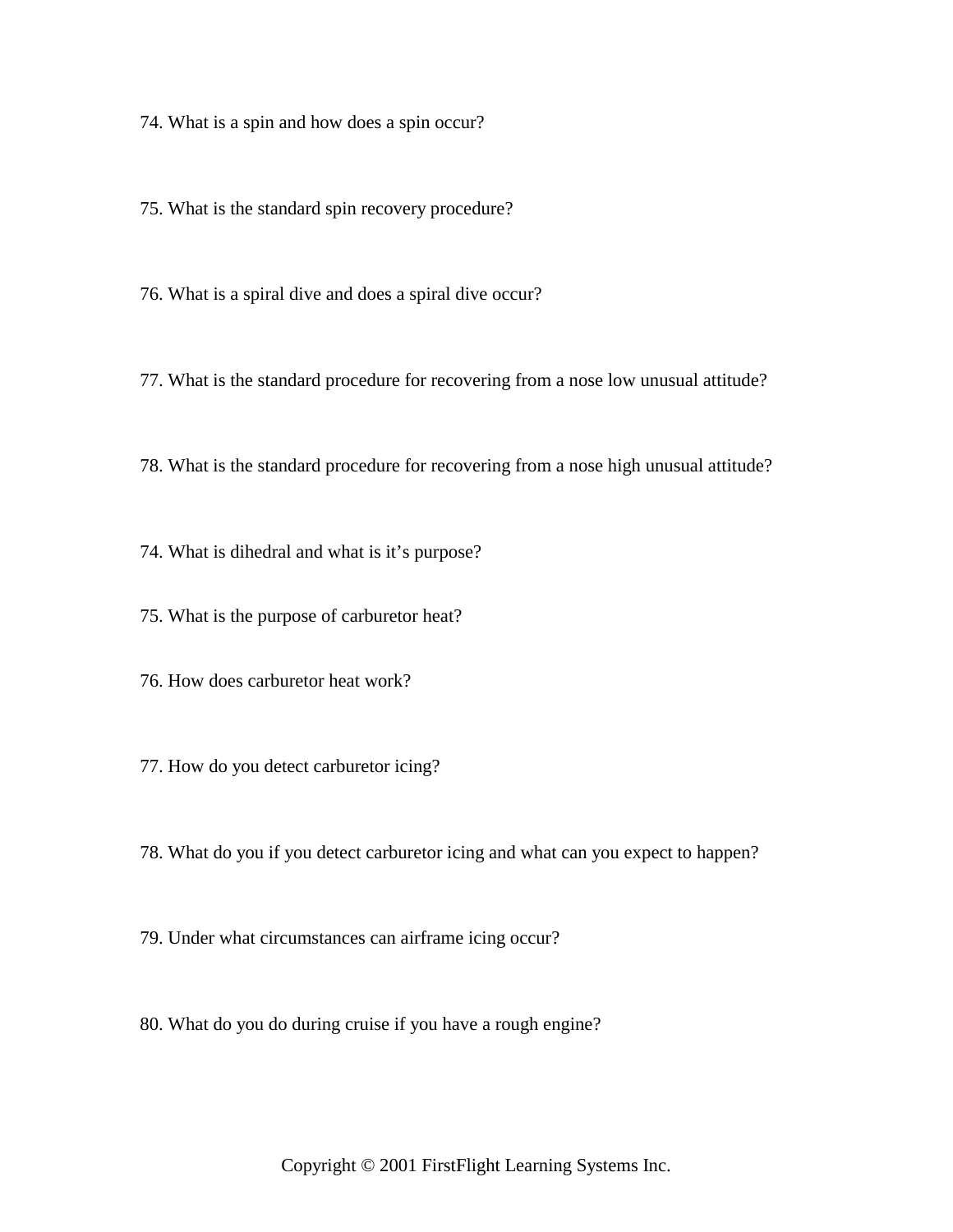81. What do you do during cruise if you have low oil pressure?

82. What do you do during cruise if you have an electrical fire?

83. What do you do during cruise if you have an engine fire?

84. What do you do during cruise if you have frozen trim?

85. What do you do during cruise if you have a low voltage warning?

86. What do you do during cruise if you have an engine failure?

87. What do you do during cruise if you inadvertently encounter IFR weather conditions?

88. What do you do if your engine fails just after takeoff?

89. What do you do if a door opens just after takeoff?

90. Describe your airplane's vacuum system.

91. Describe your airplane's electrical system.

92. Describe your airplane's flaps.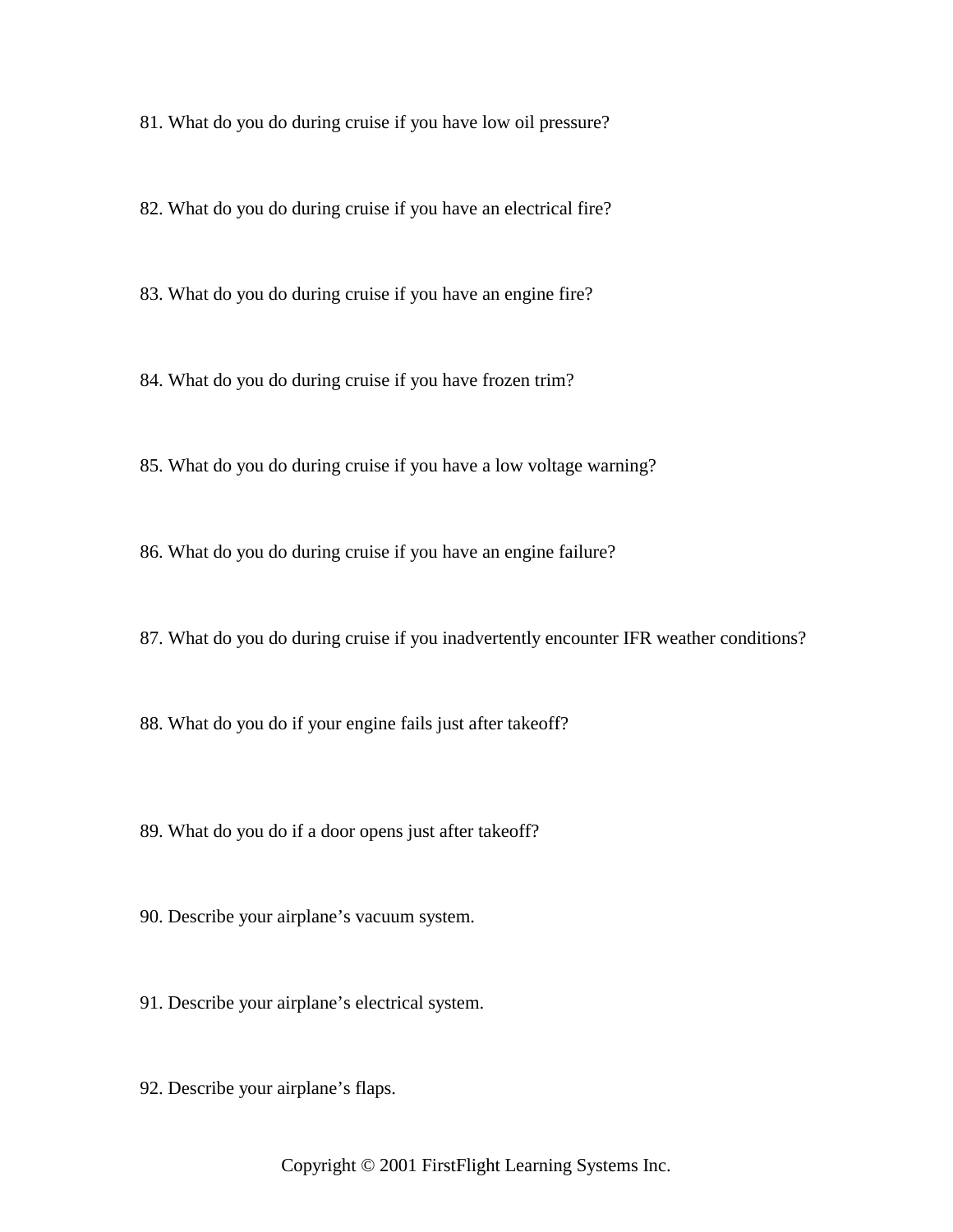93. Describe your airplane's landing gear?

94. Describe your airplane's engine?

95. List the following airspeeds for your airplane along with their operational purpose.

Vne Vno Va Vfe Vx Vy Vso

96. Describe the meaning of the markings on your airplane's airspeed indicator.

97. State the maximum ramp, takeoff and landing weights for your airplane.

98. State the fuel type and quantity for your airplane.

99. State the type of oil and maximum and minimum oil quantity for your airplane.

100. State the flight load factor limits for your airplane.

101. Is aerobatic flight permitted in your airplane?

102. What are the general requirements regarding aerobatic flight?

103. What cockpit resource management techniques can you apply in your airplane?